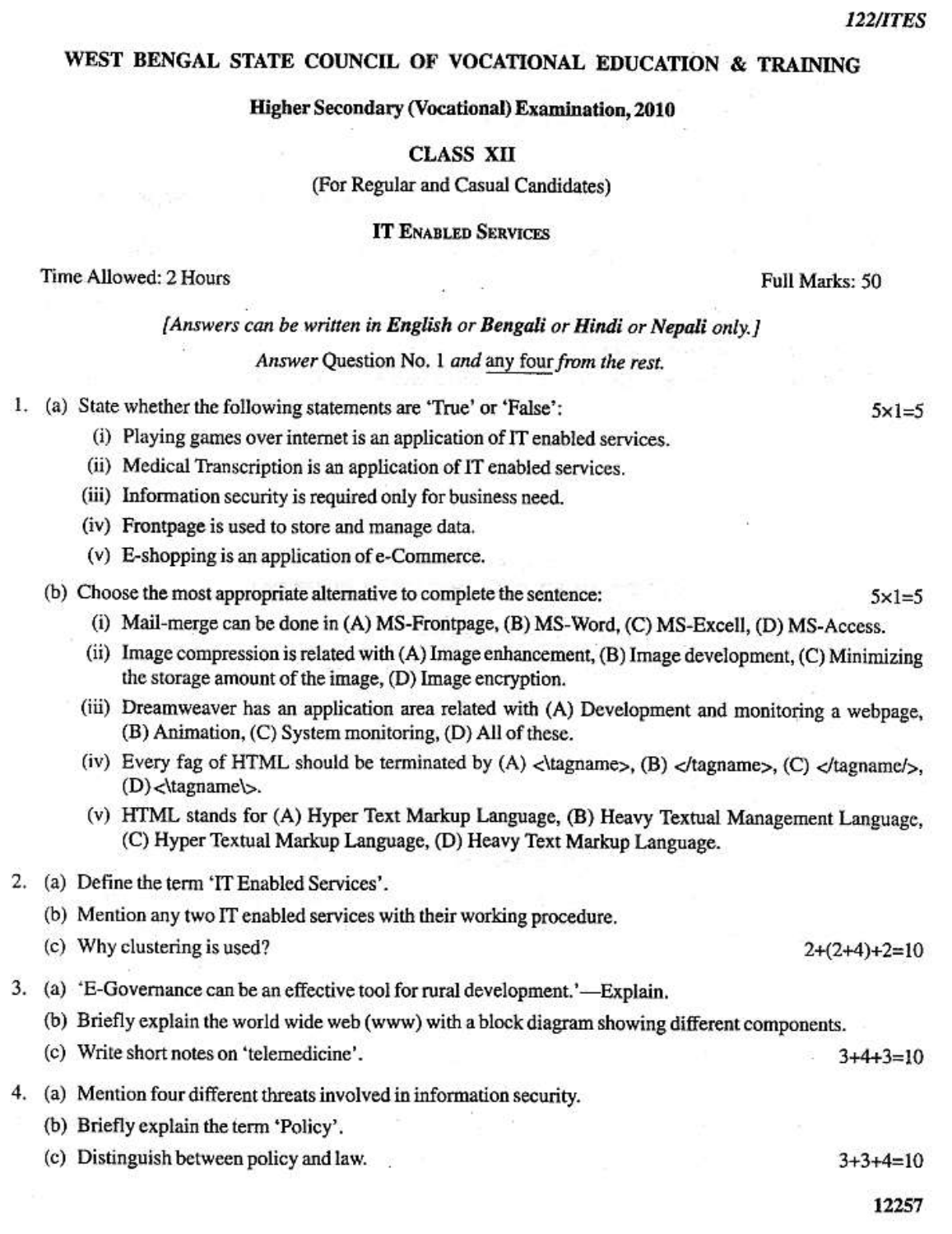- 5. (a) Briefly explain the layout view of MS-Word.
	- (b) What do you mean by mailmerge?
	- (c) Write down the steps that are involved in mailmerging.
- 6. (a) What do you mean by website?
	- (b) Write down the codes in HTML to build a page named as 'start.html' which will support the following features:
		- (i) Display the name and personal information of you with a heading 'Personal Details'.
		- (ii) Display a text 'next' at the bottom of the page which on clicking will link to another page say  $3+(3\frac{1}{2}+3\frac{1}{2})=10$ 'education.html'.
- 7. (a) Briefly explain the layout view of Dreamweaver.
	- (b) Describe the working principle of four components to create and organize a website in Dreamweaver.
	- (c) Write short notes on 'E-Commerce'.

# [Bengali Version]

[কেবলমাত্র বাংলা অথবা ইংরাজী অথবা হিন্দী অথবা নেপালীতে উত্তর লেখা যাবে।]

### পথম প্রশ্বটির উত্তর দেওয়া আবশিক।

পরবর্তী প্রশ্নগুলোর মধ্যে থেকে যে কোন চারটি প্রশ্নের উত্তর দাও।

- ১। (ক) নিম্নলিখিত বাক্যগুলি সঠিক হলে 'হাঁ' নতুবা 'না' লিখতে হবে ঃ
	- (i) ইন্টারনেটের সাহায্যে কম্পিউটারে গেমস খেলা আই.টি. এনাবেল্ড সার্ভিসেসের একটি প্রয়োগ।
	- (ii) মেডিক্যাল ট্রান্সক্রিপশন আই.টি. এনাবেল্ড সার্ভিসেসের একটি প্রয়োগ।
	- (iii) ব্যবসার নিজস্ব দরকারের জন্যই শুধু ইনফরমেশন সিকিউরিটি দরকার।
	- (iv) তথ্য জমা ও প্রয়োগ করার জন্যই ফ্রন্টপেজ দরকার হয়।
	- (v) ই-শপিং হল ই-কমার্সের একটি প্রয়োগ।

(খ) সঠিক শব্দচয়নের মাধ্যমে নিম্নলিখিত বাক্যগুলি সম্পূর্ণ কর ঃ

- (i) মেলমাৰ্জ করা হয় (A) MS-Frontpage-এ, (B) MS-Word-এ, (C) MS-Excell-এ, (D) MS-Access-এ।
- (ii) ইমেন্ধ কম্প্রেশন যুক্ত হয় (A) ইমেজ এনহান্সিমেন্টের সঙ্গে, (B) ইমেজ ডেভেলপমেন্টের সঙ্গে, (C) ইমেজকে কম জায়গায় জমা রাখার সঙ্গে, (D) ইমেজ এনক্রিপশনের সঙ্গে।
- (iii) Dreamweaver ব্যবহৃত হয় (A) ওয়েবপেজ তৈরী ও তাকে মনিটরিং করার জন্য, (B) অ্যানিমেশনের জন্য, (C) সিস্টেম মনিটরিংয়ের জন্য, (D) উপরে বর্ণিত সবগুলির জন্যই।
- (iv) HTML-এর প্রত্যেকটি ট্যাগ শেষ হয় (A) <\tagname>, (B) </tagname>, (C) </tagname/>, (D) </tagname\> দ্বারা।
- (v) HTML-এর সম্পূর্ণ নাম হল (A) হাইপার টেক্সট মার্কআপ ল্যাঙ্গুয়েজ, (B) হেভি টেক্সচুয়াল ম্যানেজমেন্ট ল্যাঙ্গুয়েজ, (C) হাইপার টেক্সচুয়াল মার্কআপ ল্যাঙ্গুয়েজ, (D) হেভি টেক্সট মার্কআপ ল্যাঙ্গুয়েজ।

 $4 + 2 + 4 = 10$ 

 $Q \times \equiv Q$ 

 $4 + 3 + 3 = 10$ 

 $(x \times) = 0$